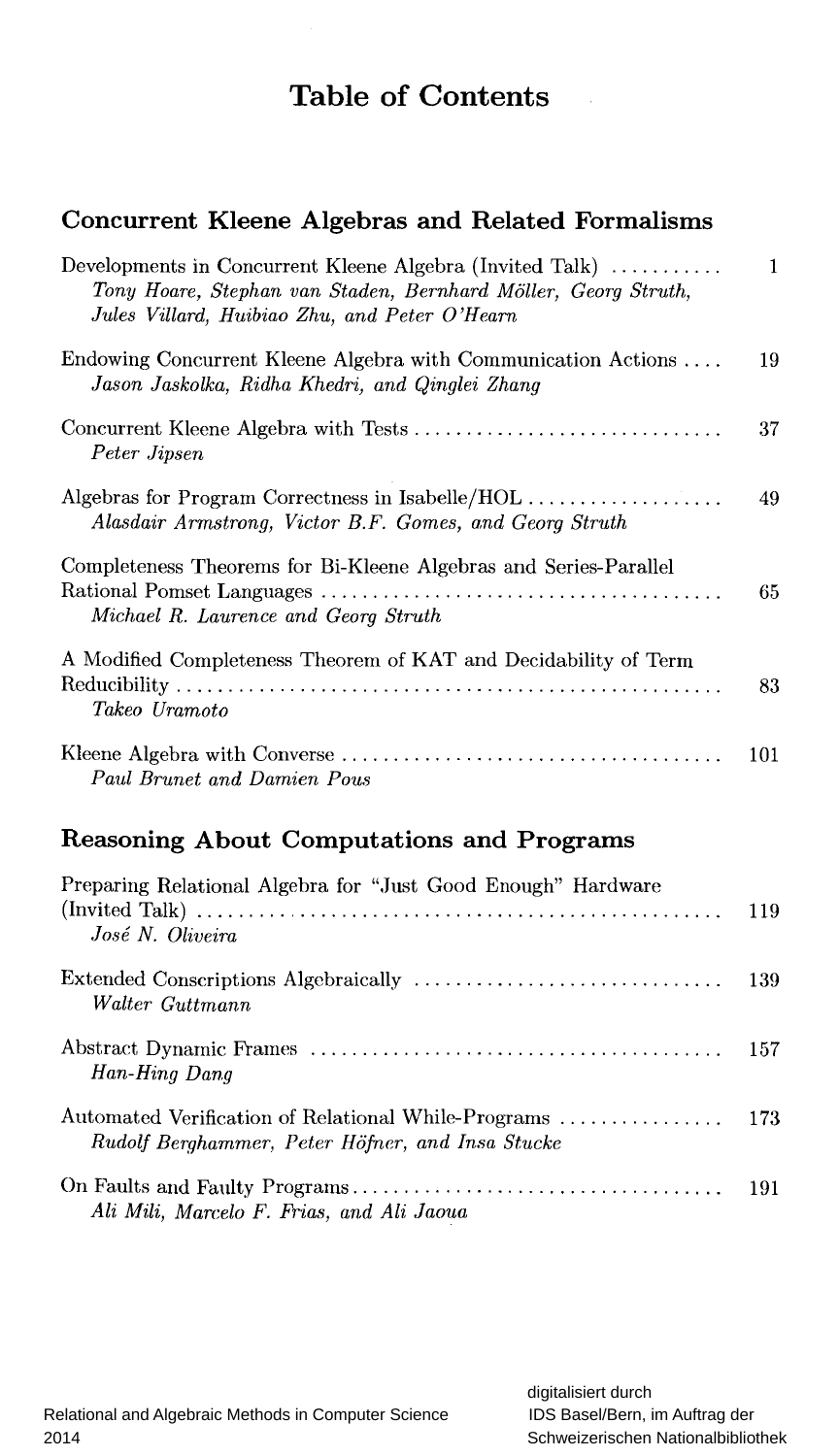| Parameterised Bisimulations: Some Applications<br>S. Arun-Kumar and Divyanshu Bagga                                          | 208 |
|------------------------------------------------------------------------------------------------------------------------------|-----|
| Heterogeneous and Categorical Approaches                                                                                     |     |
| A Point-Free Relation-Algebraic Approach to General Topology<br>Gunther Schmidt                                              | 226 |
| A Mechanised Abstract Formalisation of Concept Lattices<br>Wolfram Kahl                                                      | 242 |
| A Sufficient Condition for Liftable Adjunctions<br>between Eilenberg-Moore Categories<br>Koki Nishizawa and Hitoshi Furusawa | 261 |
| Michael Winter                                                                                                               | 277 |
| Type-2 Fuzzy Controllers in Arrow Categories<br>Michael Winter, Ethan Jackson, and Yuki Fujiwara                             | 293 |
| Applications of Relational and Algebraic Methods                                                                             |     |

| 309 |
|-----|
| 327 |
| 344 |
| 362 |
| 379 |
|     |

## Developments Related to Modal Logics and Lattices

|                                      | 395 |
|--------------------------------------|-----|
| Jules Desharnais and Bernhard Möller |     |